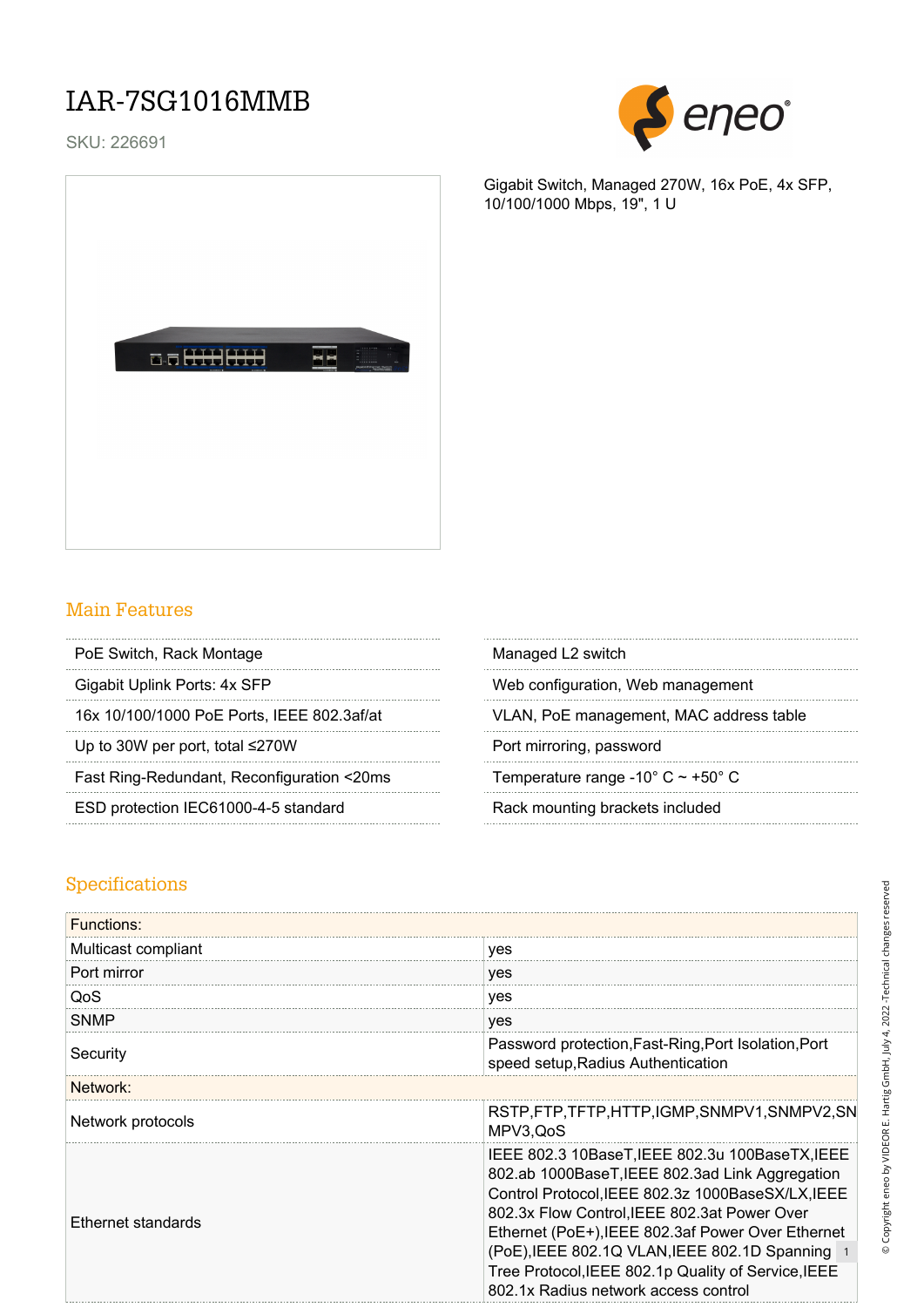# IAR-7SG1016MMB

Continuation of the specifications

| Internal switching capacity (Mpps)   | 29,8 Mpps                                                                       |  |  |
|--------------------------------------|---------------------------------------------------------------------------------|--|--|
| Internal switching capacity (Gbit/s) | 40 Gbps                                                                         |  |  |
| <b>VLAN</b>                          | yes                                                                             |  |  |
| Interfaces / Inputs/ Outputs:        |                                                                                 |  |  |
| Ethernet interface                   | 10Base-T,100Base-TX,1000Base-T                                                  |  |  |
| Ports                                | 16x 10/100/1000Base-T,4x 1000Mbps SFP, Console<br>RJ45-RS232, OOB 10/100Base-TX |  |  |
| Optical connector                    | <b>SFP Port</b>                                                                 |  |  |
| General:                             |                                                                                 |  |  |
| Dimensions (HxWxD)                   | 44,5x442x320mm                                                                  |  |  |
| Weight                               | $4.5$ Kg                                                                        |  |  |
| PoE ports (number)                   | 16                                                                              |  |  |
| Model                                | Rackmontage                                                                     |  |  |
| <b>Type</b>                          | Layer2 switch                                                                   |  |  |
| Power consumption                    | 320W                                                                            |  |  |
| <b>Blower</b>                        | yes                                                                             |  |  |
| Management                           | yes                                                                             |  |  |
| Mounting                             | 19" rack                                                                        |  |  |
| PoE budget                           | 270 W                                                                           |  |  |
| Power over Ethernet                  | IEEE 802.3af, IEEE 802.3at                                                      |  |  |
| Supply voltage                       | 100~240VAC                                                                      |  |  |
| Operating temperature                | $-10^{\circ}$ C ~ +50 $^{\circ}$ C                                              |  |  |
| Application                          | indoor                                                                          |  |  |
| Trunk                                | Contact discharge 6KV, Air discharge<br>8KV,IEC61000-4-2,IEC61000-4-5           |  |  |
| Parts supplied:                      |                                                                                 |  |  |
| Parts supplied                       | manual, power cord, 19" rack mount angle                                        |  |  |

### Optional Accessory

| SKU    | <b>Name</b>       | <b>Description</b>                                                                                     |
|--------|-------------------|--------------------------------------------------------------------------------------------------------|
| 218218 | eneo Site Manager | Management Software for eneo IP products                                                               |
| 219525 | RJT-1000SFP       | RJ45- SFP Transceiver Modul, 1000Base-T, 0°~<br>$+70^{\circ}$ C                                        |
| 216479 | SFP-0850M10       | SFP Modul, 1.25Gbps, 550m, Multimode, 850nm,<br>Duplex LC Connector, 0°~+70°C                          |
| 218758 | SEP-0850M40       | SFP Modul, 1,25Gbps, 550m, Multimode, 850nm,<br>Duplex LC Connector, -40 $^{\circ}$ ~ +70 $^{\circ}$ C |
| 216478 | SFP-1310M40       | SFP Modul, 1.25Gbps, 550m, Multimode, 1310nm,<br>Duplex LC Connector, -40°~+75°C                       |
| 216566 | SFP-1310S10       | SFP Modul, 1.25Gbps, 20km, Singlemode, 1310nm,<br>Duplex LC Connector, 0°~+70°C                        |
| 216477 | SFP-1310S40       | SFP Modul, 1.25Gbps, 20km, Singlemode, 1310nm,<br>Duplex LC Connector -40°~+75°C                       |